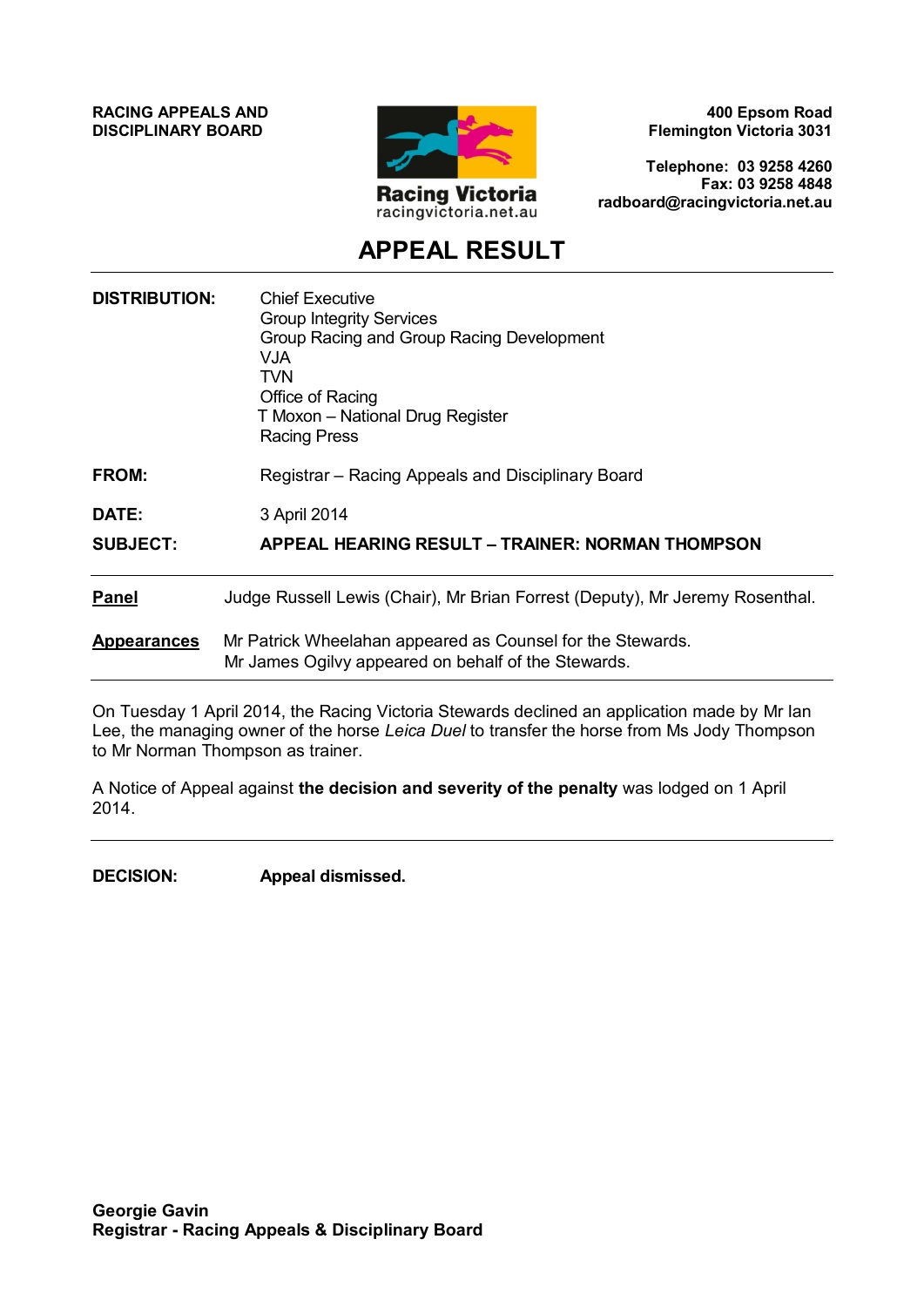# **TRANSCRIPT OF PROCEEDINGS**

# **RACING APPEALS AND DISCIPLINARY BOARD**

\_\_\_\_\_\_\_\_\_\_\_\_\_\_\_\_\_\_\_\_\_\_\_\_\_\_\_\_\_\_\_\_\_\_\_\_\_\_\_\_\_\_\_\_\_\_\_\_\_\_\_\_\_\_\_\_\_\_\_\_\_\_\_

# **HIS HONOUR JUDGE R.P.L. LEWIS, Chairman MR B. FORREST, Deputy Chairman MR J. ROSENTHAL**

# **EXTRACT OF PROCEEDINGS**

# **DECISION**

# **TRAINER: NORMAN THOMPSON**

# **MELBOURNE**

# **THURSDAY, 3 APRIL 2014**

MR J. OGILVY appeared on behalf of the RVL Stewards

MR P. WHEELAHAN appeared on behalf of Mr N. Thompson

 $\overline{a}$